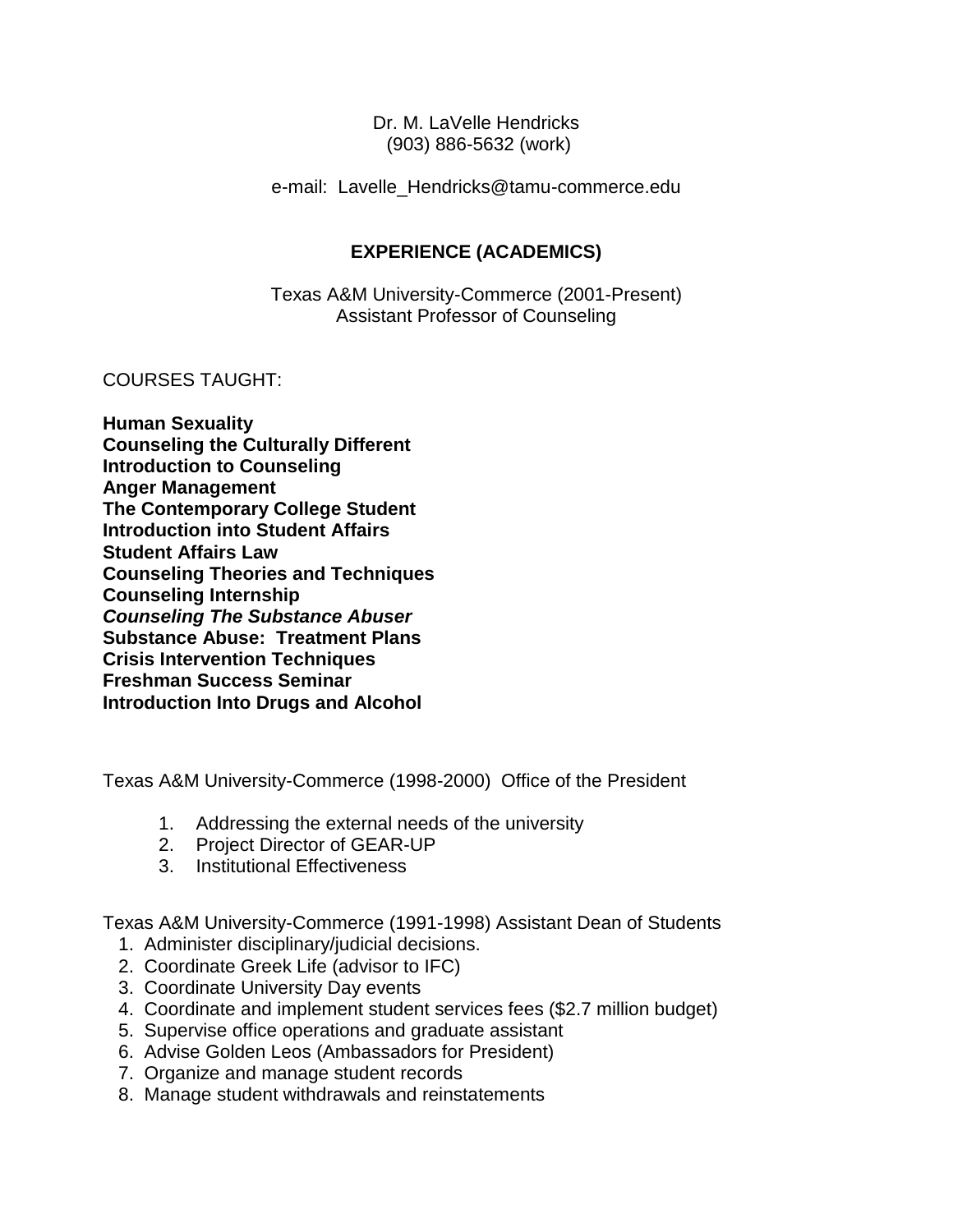- 9. Chair and coordinate Alcohol Task Force
- 10. Coordinate and develop the university handbook
- 11. Coordinate Leadership Training Seminars
- 12. Adjunct Faculty: Department of Psychology Undergraduate course: Critical Thinking
- 13. Adjunct Faculty: Department of Counseling Graduate course: Counseling the Culturally Different

Texas A&M University-Commerce (1990) Assistant Director of Memorial Student **Center** 

- 1. Served as major advisor for programming board
- 2. Supervised budget preparation and expenditures (\$65,000.00)
- 3. Coordinated and implemented leadership training sessions
- 4. Supervised program advisor, secretary, office workers, and graduate assistants
- 5. Coordinated and provided leadership development to all student organizations
- 6. Coordinated university's lectural and cultural committee
- 7. Coordinated Student Organizations Allocation Committee
- 8. Integrated student organizations within Student Affairs (i.e. Homecoming, Family Day, Orientation, College Day)
- 9. Provided technical and managerial skills for the operational use of the student center
- 10. Coordinated all local, regional, and national NACA Conferences for Texas A&M University-Commerce
- 11. Coordinated student body elections

(1990) Program Advisor.

- 1. Advised a 40 member programming board with seven committees
- 2. Supervised the university's information center and Sign shop facilities
- 3. Supervised student workers
- 4. Developed leadership programs within activities board And residence halls
- 5. Provided assistance to assistant director and director of student center

Northeast Louisiana University (Graduate Assistant)

- 1. Advised a 50 member programming board with six committees
- 2. Organized all university activities (i.e. movies, dances, concerts, and other forms of entertainment)
- 3. Coordinated all student activities with Residence Hall Association, Inter-Fraternity Council, Panhellenic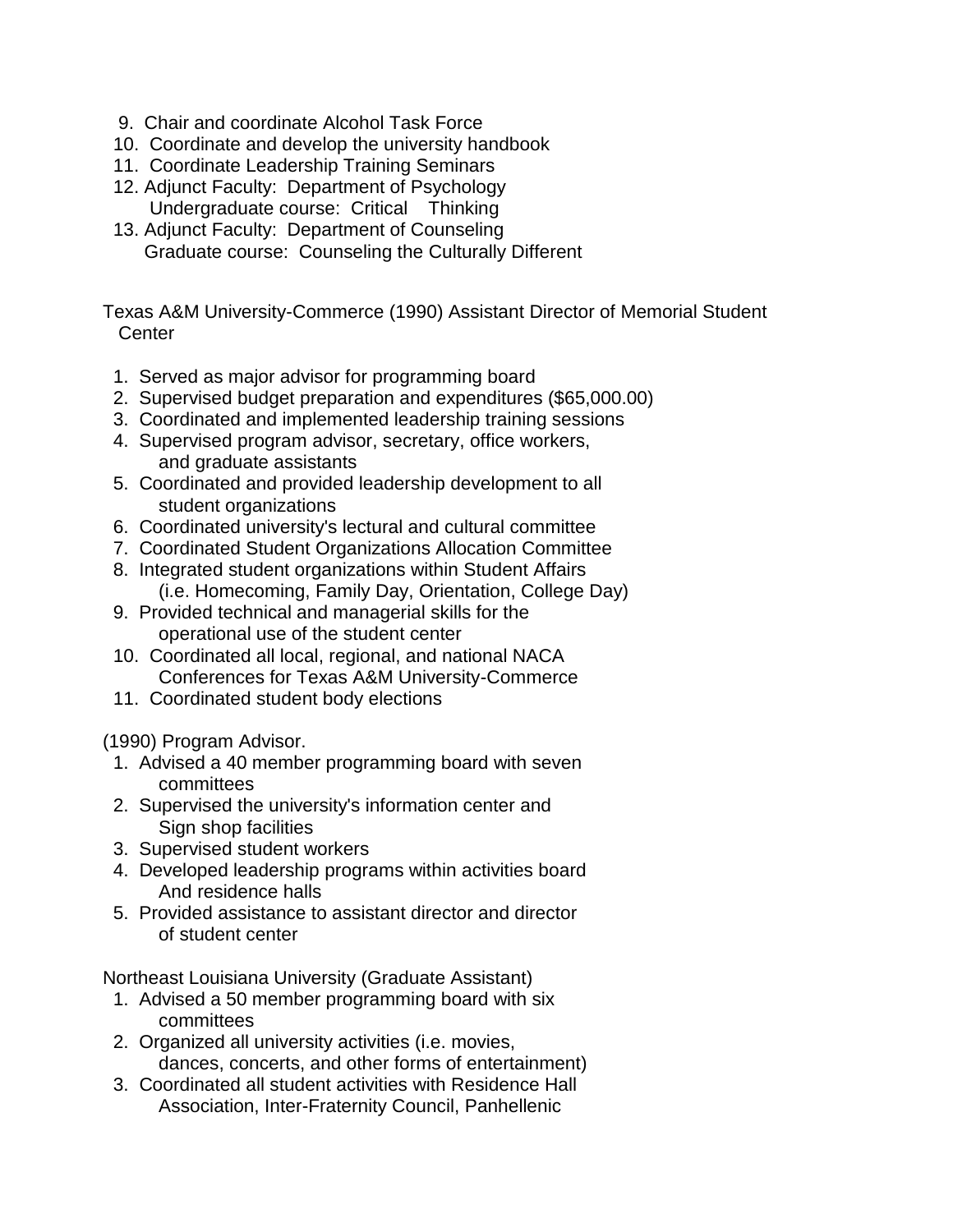Council, and Pan-Hellenic Council

- 4. Worked closely with Director of Student Development on university's policies, rules and regulations, organizations, and conduct procedures
- 5. Coordinated university handbook and brochures

Lane Community Developmental Program, (1982-85) Director

- 1. Counseled in the area of drugs, alcohol, and teenage pregnancy
- 2. Organized a tutorial program for elementary and secondary levels
- 3. Coordinated civic and governmental assistance programs for community members
- 4. Organized area voter registration drives and political action committees
- 5. Supervised college graduate students in counseling program
- 6. Organized a neighborhood children's watch

Northeast Louisiana University, (1983), PREP COUNSELOR

- 1. Supervised incoming freshmen in preparing class schedules
- 2. Informed freshmen about university community (i.e. policies, rules and regulations, assistance programs)
- 3. Recruited students for Northeast Louisiana University
- 4. Assisted in coordination of orientation programs

## **AREAS OF SPECIAL EMPHASIS**

(Leadership Development, Orientation, Family Day, College Day, Homecoming, Greek Affairs, Programming, Residential Life, Multicultural Education)

COLLEGE ACTIVITIES: Student Union Board Association, Chairman; Alpha Phi Alpha Fraternity, Chaplain; Student Government Association, Bunch's Theatrical Company, Voices of Song, NAACP, University Choral Singers, Orientation Team, Student Justice on Judicial Board (Four years), Black Caucus, NLU-31 (Student Alumni Association)

INTERESTS: Special Olympics Volunteer, Senior Citizen's Meals on Wheels, Racquetball, Tennis, Reading, Golf, Fishing, Big Brother's Program

#### PRESENT AND PAST COMMITTEES

Sexual Harassment Committee, Presidential Search Committee, Director of Zeppa Recreational Search Committee (Chair), Alumni Activities Coordinator Search Committee, Assistant Director of Memorial Student Center Search Committee (Chair), Program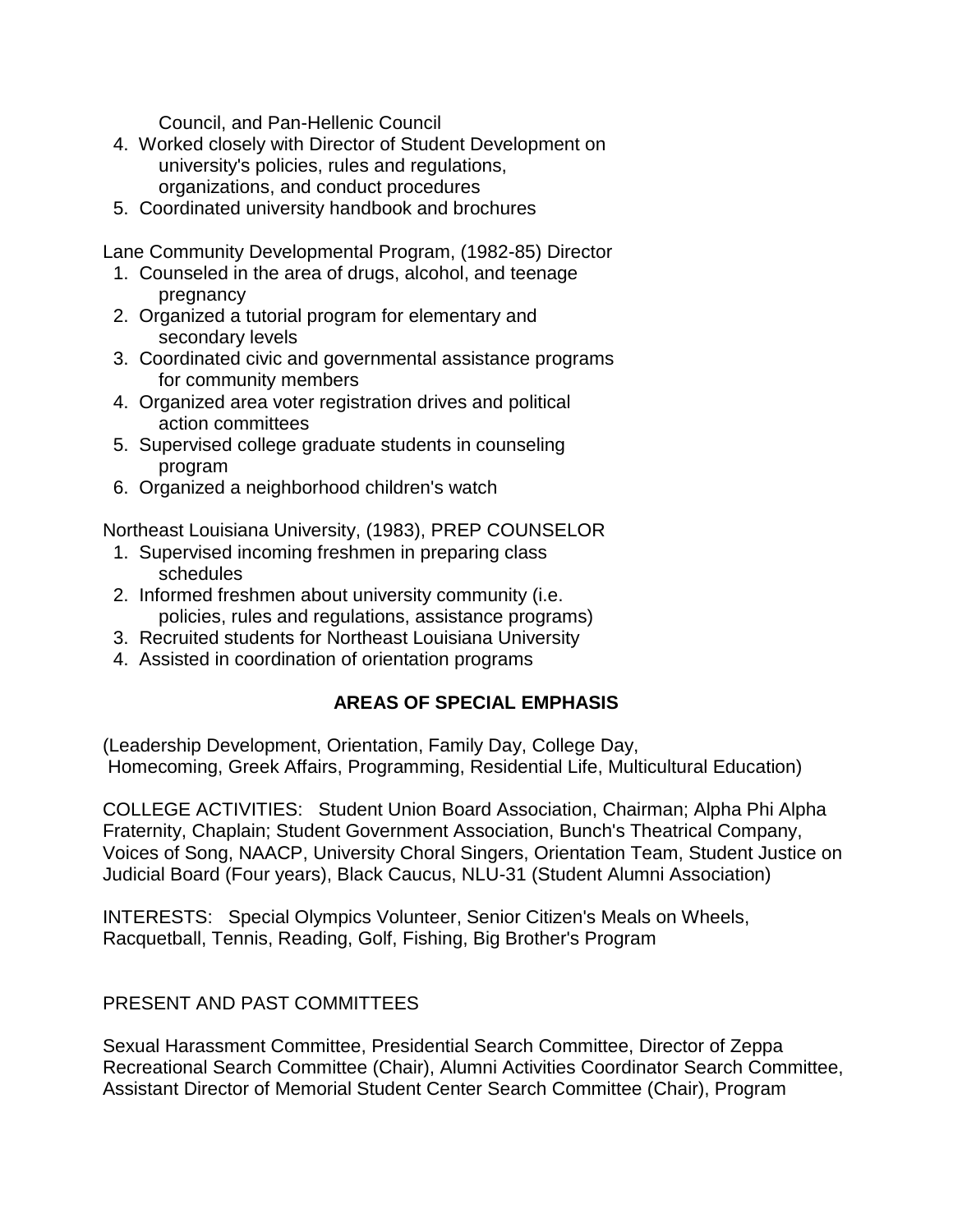Advisor Search Committee (Chair), Sports Information Director Search Committee (Chair), Coordinator of Intercultural Services Search Committee (Chair), Student Services Advisory Committee (Chair), Lion's Roar Orientation Committee, Student Allocation Advisory Committee (Chair), Organization Advisory Board (Chair), Affirmative Action Committee, Sam Rayburn Public Affairs Symposium Committee

#### **Other Collegiate Assignments:**

Student Affairs Ad Hoc Committee 2005 External Funding Ad Hoc Committee 2005 Alumni Affairs Ad Hoc Committee 2005 Masters Admissions Committee, 2001-2003, Chair Coordinator of Student Affairs emphasis, 2002-present Faculty Development Leave Committee, 2001-2005

#### **Certification/Licensure:**

 Licensed Chemical Dependency Counselor (#10501) Advanced Alcohol and Drug Counselor Texas Minor in Possession of Alcohol Instructor/ Licensure Certified Anger Resolution Therapist American Association of Christian Counselors Texas Certified Tobacco Instructor Board Member: Texas Certification Board of Addiction Professionals (2009-present)

#### **Professional and Academic Association Memberships (current):**

American College Personnel Association Texas Association of Student Personnel Administrators National Association of Addiction Professionals Texas Association of Addiction Professionals

## CIVIC AND COMMUNITY INVOLVEMENT

Assault on the Illiteracy Project, Board of Directors of Commerce, TX, Chapter of Habitat for Humanity, Board of Directors for Northeast Drug and Alcohol Council, Board of Directors of Northeast Texas Choral Society, Board of Directors for the Illiteracy Program of Commerce, TX, Board of Trustees for Hopkins County Unity Among People, Meals on Wheels Program, Sickle Cell Anemia Foundation, Teen Pregnancy Program, Developed Tutorial Programs for Elementary and Middle Schools, Founder and Director of "The Unfinished Agenda."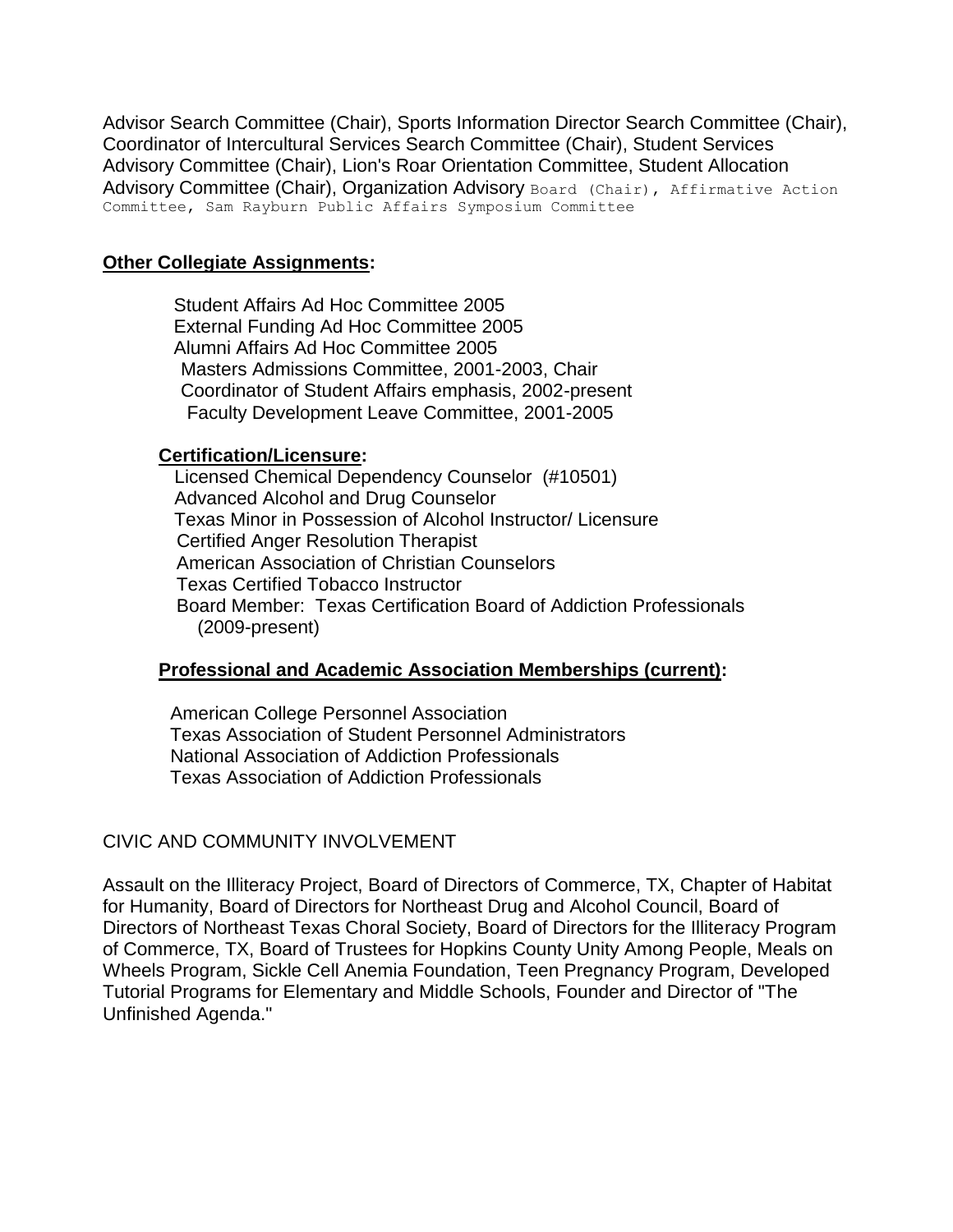### PROFESSIONAL MEMBERSHIP

Texas Association of Black Personnel in Higher Education, N.A.A.C.P., Southern Association for College Student Affairs, Alpha Phi Alpha Fraternity, Inc.,

#### AWARDS

The Reverend Dr. Martin Luther King, Jr Award for Excellence in Service (2001) Outstanding Interfraternity Advisor Award (1997) Commencement Speaker, Spring 1997, Texas A&M University-Commerce Outstanding Interfraternity Advisor Award (1996) Distinguished Alumni of West Monroe High School, (1994) West Monroe High School Hall of Fame (1994) Who's Who Among Young American Professionals Who's Who in the South and Southwest Student Organizations Advisor of the Year 1989 Student Organizations Advisor of the Year 1988 Wonderful Administrator Award 1987 N.A.A.C.P. Advisor's Award 1987 Outstanding Young Men of America 1986 Alpha Phi Alpha Fraternity "Outstanding Advisor" 1985 Student Union Board Association "Outstanding Advisor" 1985 Black Caucus Association "Student of the Year" 1984 Student Union Board Association "Executive Award" 1983 Who's Who in American Colleges and Universities 1983 Union Board Association "Most Enthusiastic Member" 1983 Louisiana Debate Champions 1982 Union Board Association "Most Enthusiastic Member" 1982 Union Board Association "Outstanding Chairperson" 1982 President's and Dean's List Order of Omega